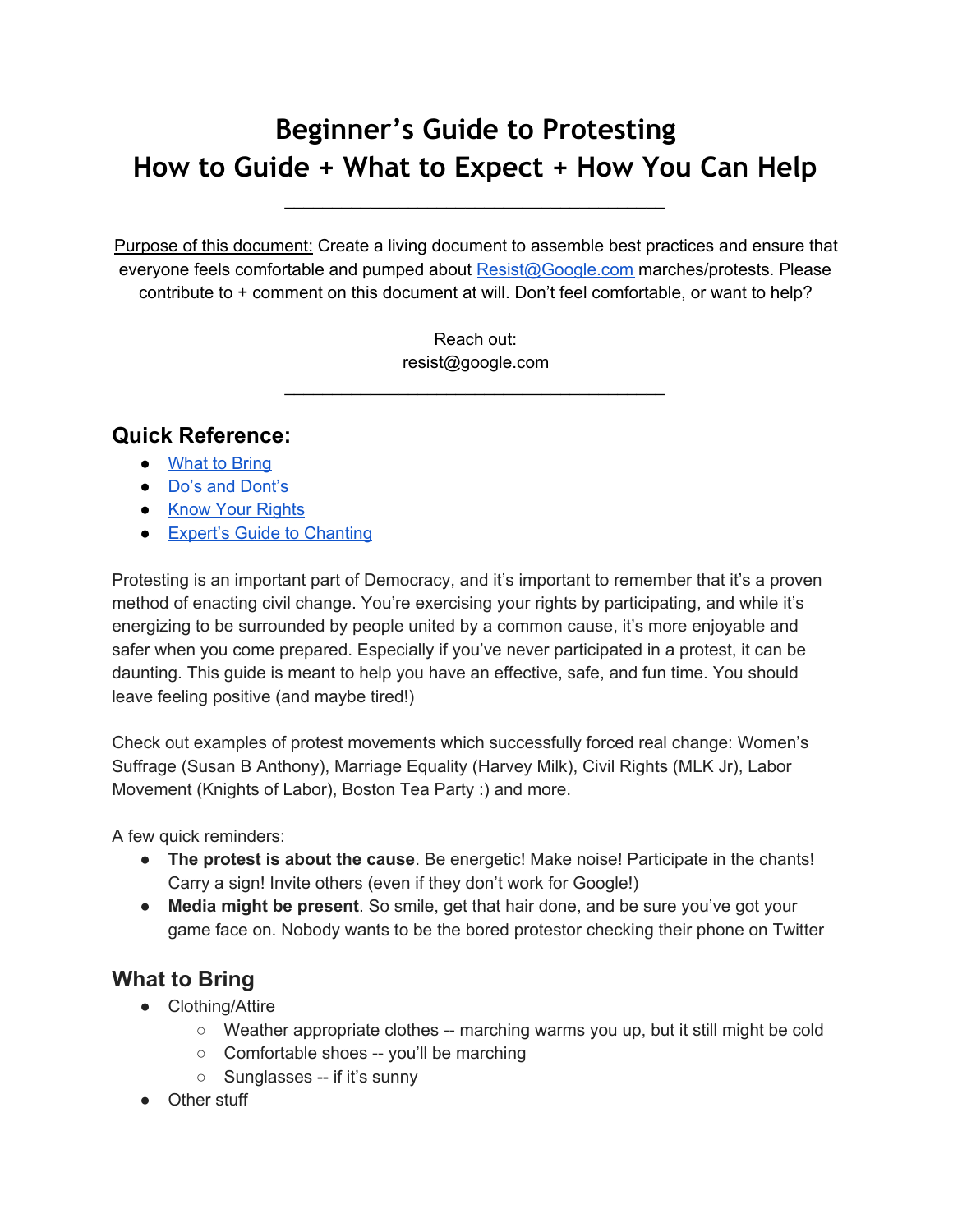- Water -- you'll be chanting, shouting, and walking around outside
- Food -- bringing a snack will help keep your energy up, and make sure you're fired up for the right reasons, and not just hangry
- Sunblock
- $\circ$  A Sign -- feel free to make your own, but you don't need one to participate!
	- Ideas for signage include "#NoMuslimBan #NoWall" "Don't Be Evil" "Refugees Welcome" "Immigrants Welcome" "Make America Welcoming Again" "#GooglersUnite" "Resist" "Never Again" "No Ban No Wall" "This is not who we are" "Muslims cure cancer"
	- Get ready-to-prints signs from [go/welcomesigns](https://drive.google.com/corp/drive/folders/0B2AJYB3Ngny9cW1paGt4OGtka2c) or this Drive [folder](https://drive.google.com/drive/folders/0B6pfDX6vENgyNzJweC1hM1VtWWM?usp=sharing)
- Energy -- See the Expert's Guide to [Chanting](#page-2-1) for more :)

## <span id="page-1-0"></span>**Do's and Dont's**

- Do's
	- **Have a plan.** At least a rough idea of where you're going and what you're doing!
	- **Bring a friend.** Buddying up is a good way to stay safe, and it makes the debrief after more fun.
	- **Debrief afterwards with [resist@google.com](mailto:resist@google.com)**. What went well? What didn't? How can things be improved for next time?
	- **Talk to the press and express your views**. Remember your views are not necessarily the views of the company or even those around you. But good inspiration can be the signs around you :)
		- If you're uncomfortable talking to the press, then don't!
	- **Be aware of the situation and your surroundings.** It's okay to leave. Don't feel pressure to do something or be somewhere you don't want to.
	- **○ Know your [rights](#page-2-0).**
- Don'ts
	- **○ No violence.**
	- **○ No shouting obscenities.**
	- **○ Don't escalate.** Keep your responses to any opposition or unexpected reactions in check. Emotions can run high, and keeping your awareness about how you feel will make
		- Remember, if you're a person with relative privilege in a protest, avoid escalating. You might unintentionally put less privileged people in higher risk situations.
	- **Don't feel obligated to stop at crosswalks**. *Be careful!* But the point is to disrupt, and a crosswalk can split up the group when it's large
	- **No dangerous routes**, even if it's "on the route." Watch out for construction, heavy traffic, and be aware of your surroundings.
	- **Don't leave trash!** Signs, water, and all the other materials that make for a good protest also could make a lot of trash. Be sure to take your litter with you and